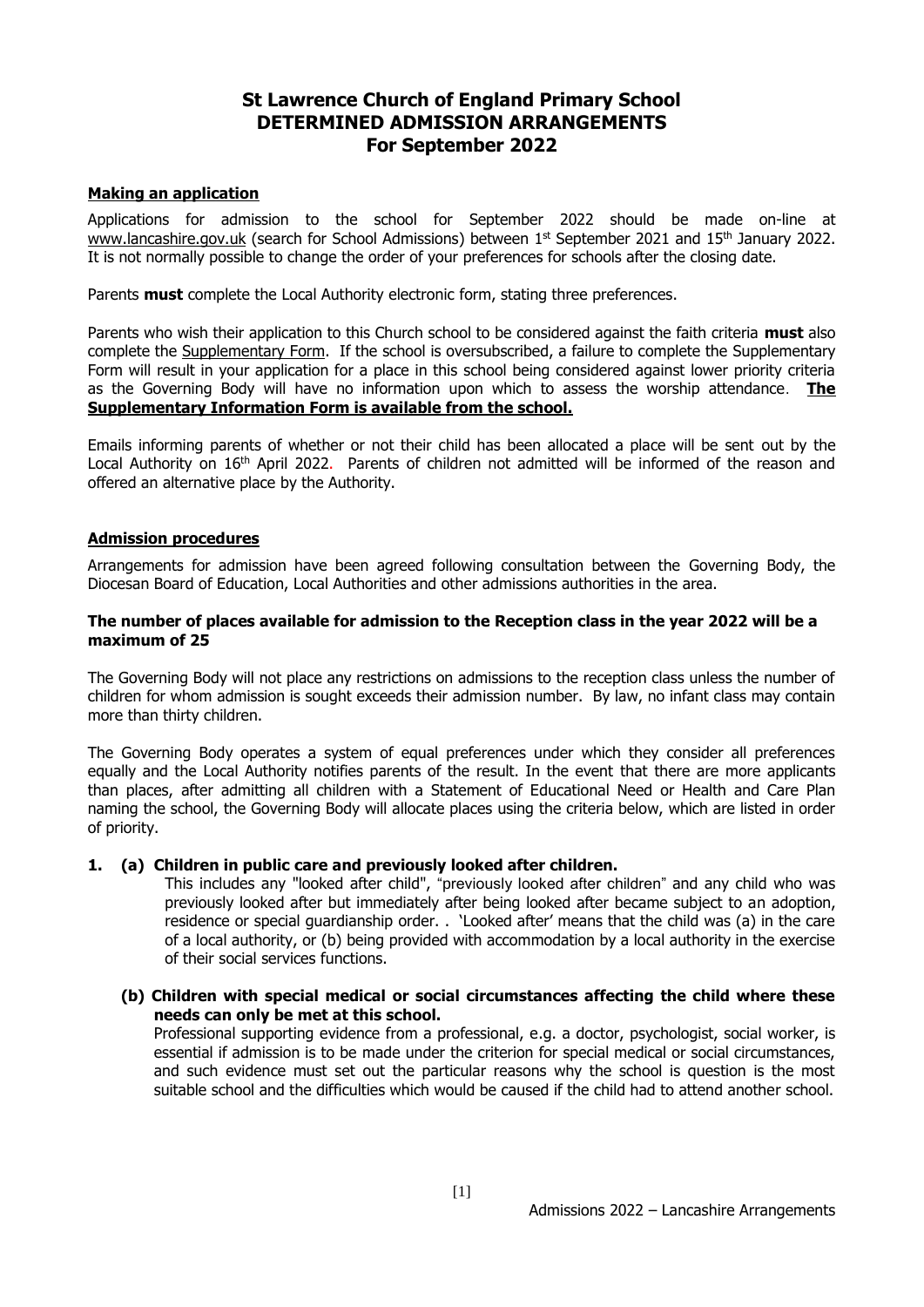**2. Children whose parents live within the ecclesiastical parish of Barton St Lawrence.** A map showing the boundaries is available in school.

#### **3. Children whose parents live outside the parish**

**(a) Children who have a sibling attending the school on the date of application and on the date of admission.**

Siblings include step, half, foster, adopted brothers and sisters living at the same address.

- **(b) Children of staff who have been employed in the school for the whole of the two years prior to the closing date for applications, or where the member of staff is recruited to fill a vacant post for which there is a demonstrable skill shortage.**  This applies to all staff, full and part time, who are employed by the governing body.
- **(c) Children with a parent/guardian worshiping in St Lawrence Church, Barton "Parental worshiping" is normally taken to mean a minimum of monthly attendance at church at public worship for at least 12 months prior to 1st September 2021.** In the event that during the period specified for attendance at worship the church has been closed for public worship and has not provided alternative premises for that worship, the requirements of these [admissions] arrangements in relation to attendance will only apply to the period when the church or alternative premises have been available for public worship
- **(d) Children with a parent/guardian worshiping in a church in membership of Churches Together in England**

**"Parental worshiping" is normally taken to mean a minimum of monthly attendance at church at public worship for at least 12 months prior to 1st September 2021.** In the event that during the period specified for attendance at worship the church has been closed for public worship and has not provided alternative premises for that worship, the requirements of these [admissions] arrangements in relation to attendance will only apply to the period when the church or alternative premises have been available for public worship

#### **The governors will request confirmation of this from the relevant member of the clergy or church officer.**

The list of Churches can be found on the *Churches Together in England* website at cte.org.uk Lists are taken as on  $1<sup>st</sup>$  September 2021. Churches in membership of the equivalent bodies in Northern Ireland, Scotland and Wales are equally accepted.

#### **(E) Other Children**

#### **Tie break**

Where there are more applicants for the available places within a category, then the distance between the Ordnance Survey address points for the school and the home measured in a straight line will be used as the final determining factor, nearer addresses having priority over more distant ones. This address point is within the body of the property and usually located at its centre. Where two addresses have the same distance, or the cut-off point is for addresses within the same building, then the Local Authority's system of a random draw will determine which address(es) receive the offer(s).

#### **Admissions information:**

In 2021, there were 24 first choice applications for 25 places.

#### **Late applications for admission**

Where there are extenuating circumstances for an application being received after the last date for applications, and it is before the governors have established their list of pupils to be admitted, then it will be considered alongside all the others.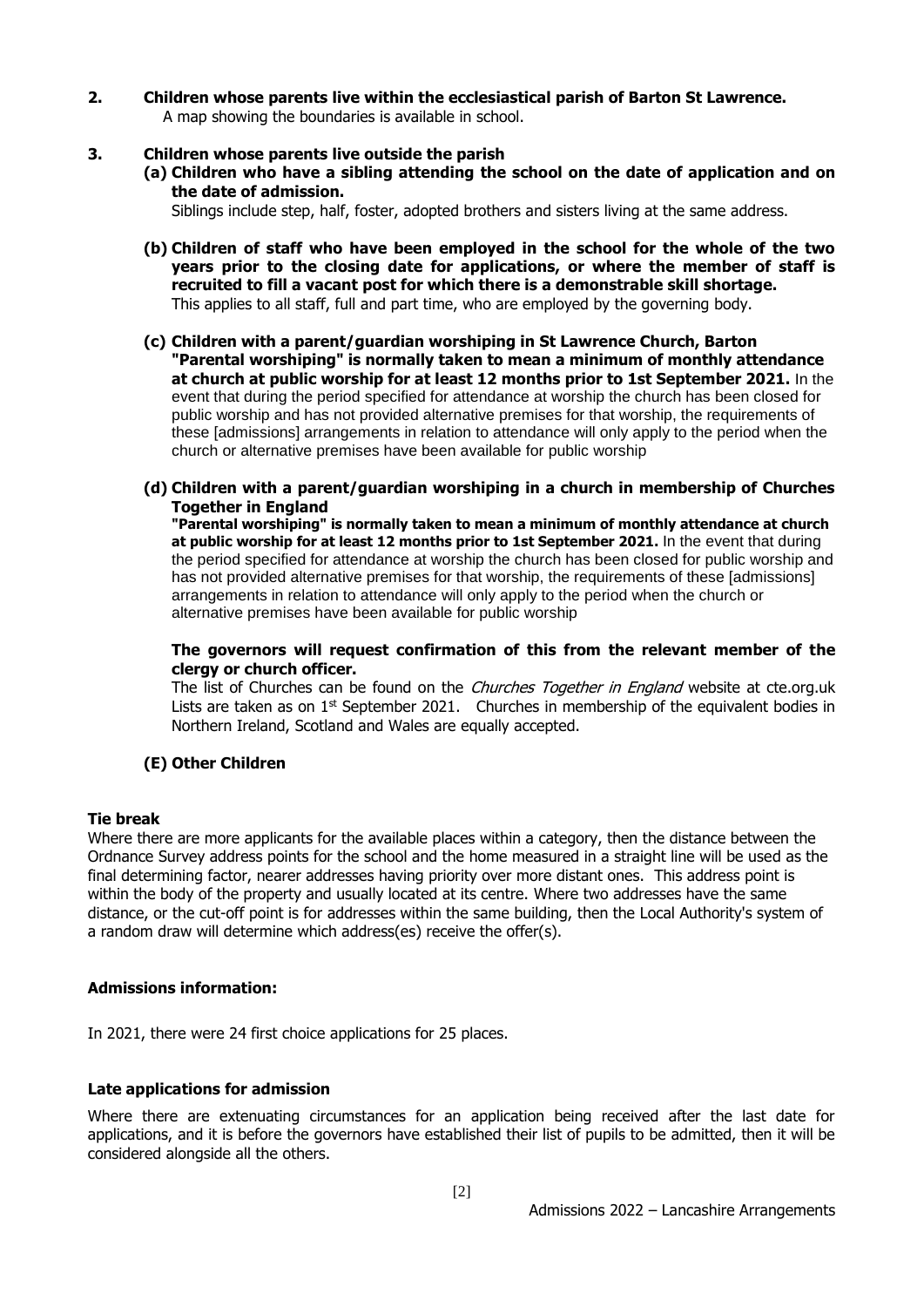Otherwise, applications which are received after the last date will be considered after all the others, and placed on the waiting list in order according to the criteria.

#### **Waiting list**

Where we have more applications than places, the admissions criteria will be used. Children who are not admitted will have their name placed on a waiting list. The names on this waiting list will be in the order resulting from the application of the admissions criteria. Since the date of application cannot be a criterion for the order of names on the waiting list, late applicants for the school will be slotted into the order according to the extent to which they meet the criteria. Thus it is possible that a child who moves into the area later to have a higher priority than one who has been on the waiting list for some time. If a place becomes available within the admission number, the child whose name is at the top of the list will be offered a place. This is not dependent on whether an appeal has been submitted.

This waiting list will operate until **31 December** of the relevant year.

#### **Address of pupil**

The address used on the school's admission form must be the current one at the time of application, i.e. the family's main residence. If the address changes subsequently, the parents should notify the school. Where the parents live at different addresses, and there is shared parenting, the address used will normally be the one where the child wakes up for the majority of Monday to Friday mornings. If there is any doubt about this, then the address of the Child Benefit recipient will be used. Parents may be asked to show evidence of the claim that is being made for the address, e.g. identity cards of various sorts showing the child's address as the one claimed. Where there is dispute about the correct address to use, the governors reserve the right to make enquiries of any relevant third parties, e.g. the child's GP, Council Tax Office, Electoral Registration Officer, utilities provider. For children of UK Service personnel and other Crown Servants returning to the area proof of the posting is all that is required.

#### **Non-routine or in-year admissions**

It sometimes happens that a child needs to change school other than at the "normal" time; such admissions are known as non-routine or in-year admissions. Parents wishing their child to attend this school should arrange to visit the school. They will be provided with an application form once they have a definite local address. If there is a place in the appropriate class, then the governors will arrange for the admission to take place. If there is no place, then the admissions committee will consider the application and information about how to appeal against the refusal will be provided. Appeals for children moving into the area will not be considered until there is evidence of a permanent address, e.g. exchange of contracts or tenancy agreement with rent book.

Please note that you cannot re-apply for a place at a school within the same school year unless there has been relevant, significant and material change in the family circumstances.

#### **Appeals for routine admissions**

Where the governors are unable to offer a place because the school is over subscribed, parents have the right to appeal to an independent admission appeal panel, set up under the School Standards and Framework Act, 1998, as amended by the Education Act, 2002. **Parents should notify the clerk to the governors at the school by 30th April, 2022**. Parents will have the opportunity to submit their case to the panel in writing and also to attend in order to present their case. **You will normally receive 14 days' notice of the place and time of the hearing.**

Appeals which are received after the deadline will be slotted into the schedule where this is possible. There is no guarantee that this will happen and late appeals may be heard after the stipulated date at a second round of hearings. The schedule is subject to change depending upon the availability of appeal panel members, clerks, venues and the number of appeals for each school (which will vary year on year).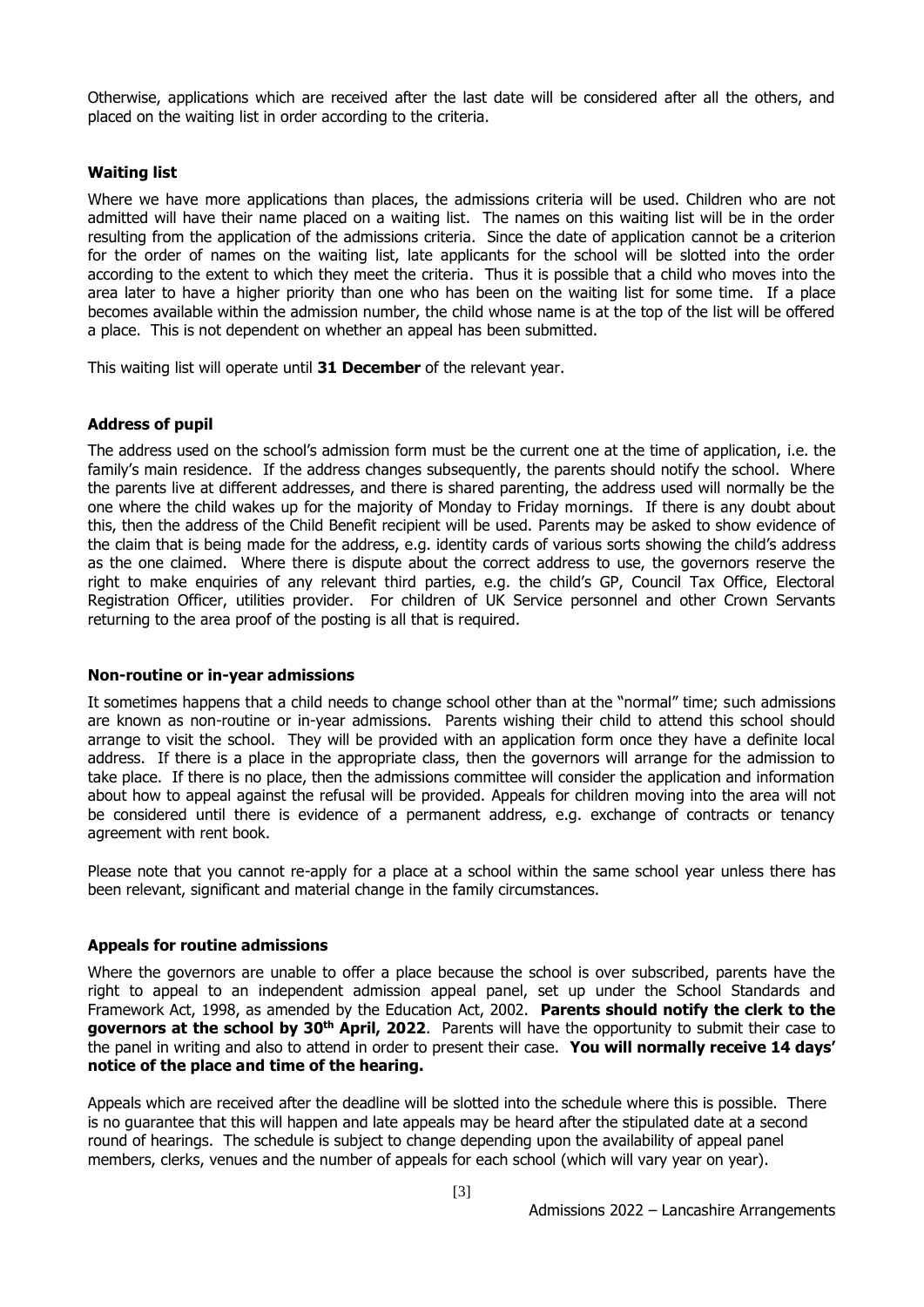Please note that this right of appeal against the governors' decision does not prevent you from making an appeal in respect of any other school.

#### **Fraudulent applications**

Where the governing body discovers that a child has been awarded a place as the result of an intentionally misleading application from a parent (for example a false claim to residence in the catchment area or of involvement in a place of worship) which effectively denies a place to a child with a stronger claim, then the governing body is required to withdraw the offer of a place. The application will be considered afresh and a right of appeal offered if a place is refused.

#### **Deferred admission**

If your child is due to start school during the next academic year, it is important that you apply for a place for September. If your child's fifth birthday is between the months of September and December, then, if you wish it, admission may be deferred until January; if it is between January and April, then admission may be deferred until the start of the summer term though it is likely to be in your child's interest to start no later than January. You may also request that your child attend school part time until he/she reaches his/her fifth birthday.

#### **Admission of children outside of their normal age group**

Parents may seek a place for their child outside of their normal age group, for example, if a child is gifted and talented or has experienced problems such as ill health. In addition, the parents of a summer born child<sup>1</sup> may choose not to send that child to school until the September following their fifth birthday and may request that they are admitted out of their normal age group – to reception rather than year 1.

The Governing Body will make decisions on the basis of the circumstances of each case and in the best interests of the child concerned. This will include taking account of the parent's views; information about the child's academic, social and emotional development; where relevant, their medical history and the views of a medical professional; whether they have previously been educated out of their normal age group; and whether they may naturally have fallen into a lower age group if it were not for being born prematurely. They will also take into account the views of the head teacher of the school.

When informing a parent of their decision on the year group the child should be admitted to, the Governing Body will set out clearly the reasons for their decision.

If the Governing Body agrees to a parents' request for their child to be admitted out of their normal age group and as a consequence of that decision the child will be admitted to a relevant age group (ie the age group to which pupils are normally admitted to the school) the local authority and Governing Body will process the application as part of the main admissions round, unless the parental request is made too late for this to be possible, and on the basis of their determined admission arrangements only, including the application oversubscription criteria where applicable. The Governing Body will not give the application lower priority on the basis that the child is being admitted out of their normal age group. Parents have a statutory right to appeal against refusal of a place at a school for which they have applied. This right does not apply if they are offered a place at the school but it is not in their preferred age group.

#### **Twins, etc**

Where there are twins, etc wanting admission and there is only a single place left within the admission number, then the governing body will exercise as much flexibility as possible within the requirements of

<sup>-</sup> $1$  The term summer born children relates to all children born from 1April to 31 August. These children reach compulsory school age on 31August following their fifth (or on their fifth birthday if it falls on 31 August) It is likely that most requests for summer born children admitted out of their normal age group will come from parents of children born in the later summer months or those born prematurely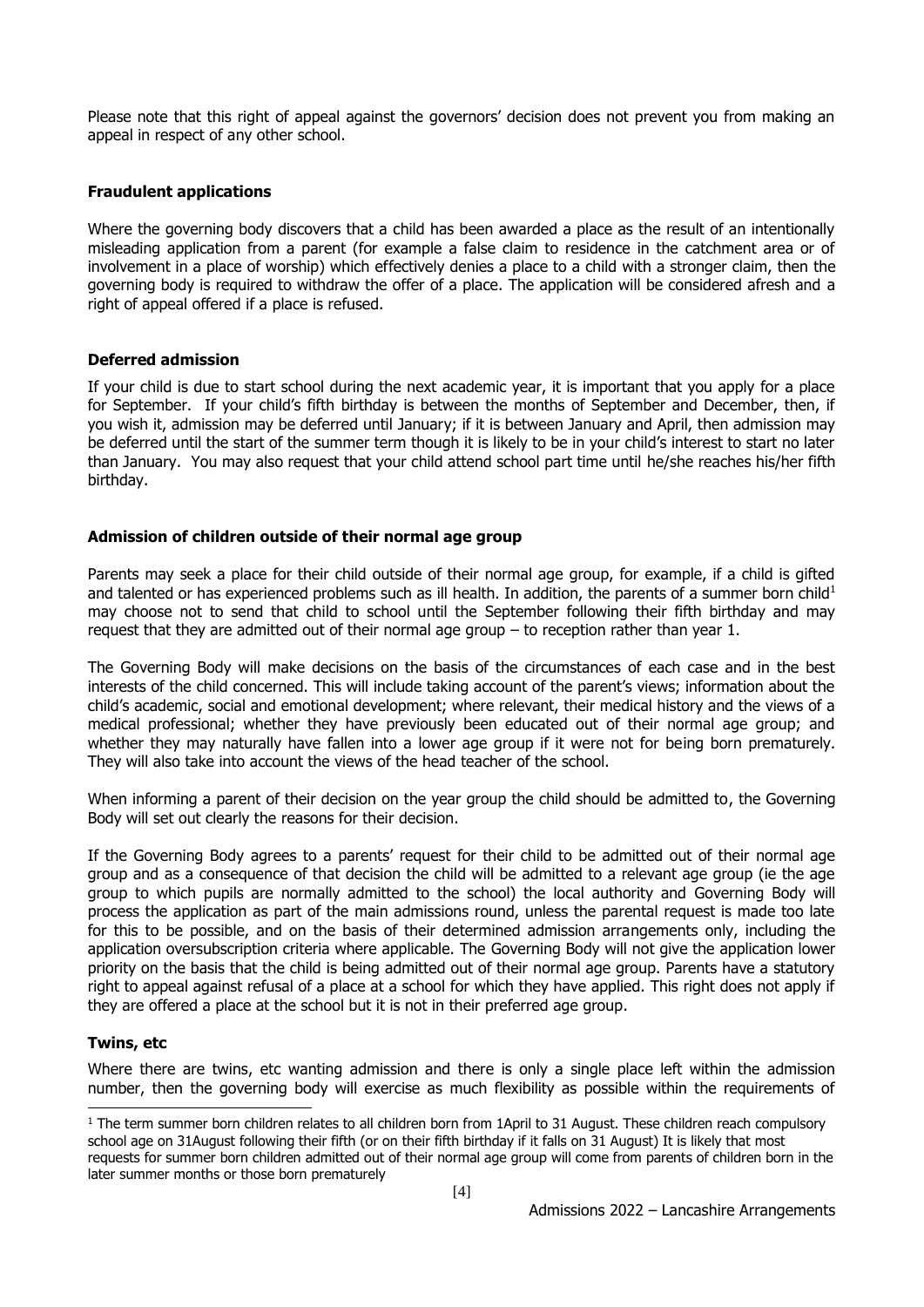infant class sizes. In exceptional circumstances cases we are now able to offer places for both twins and all triplets, even when this means breaching infant class size limits.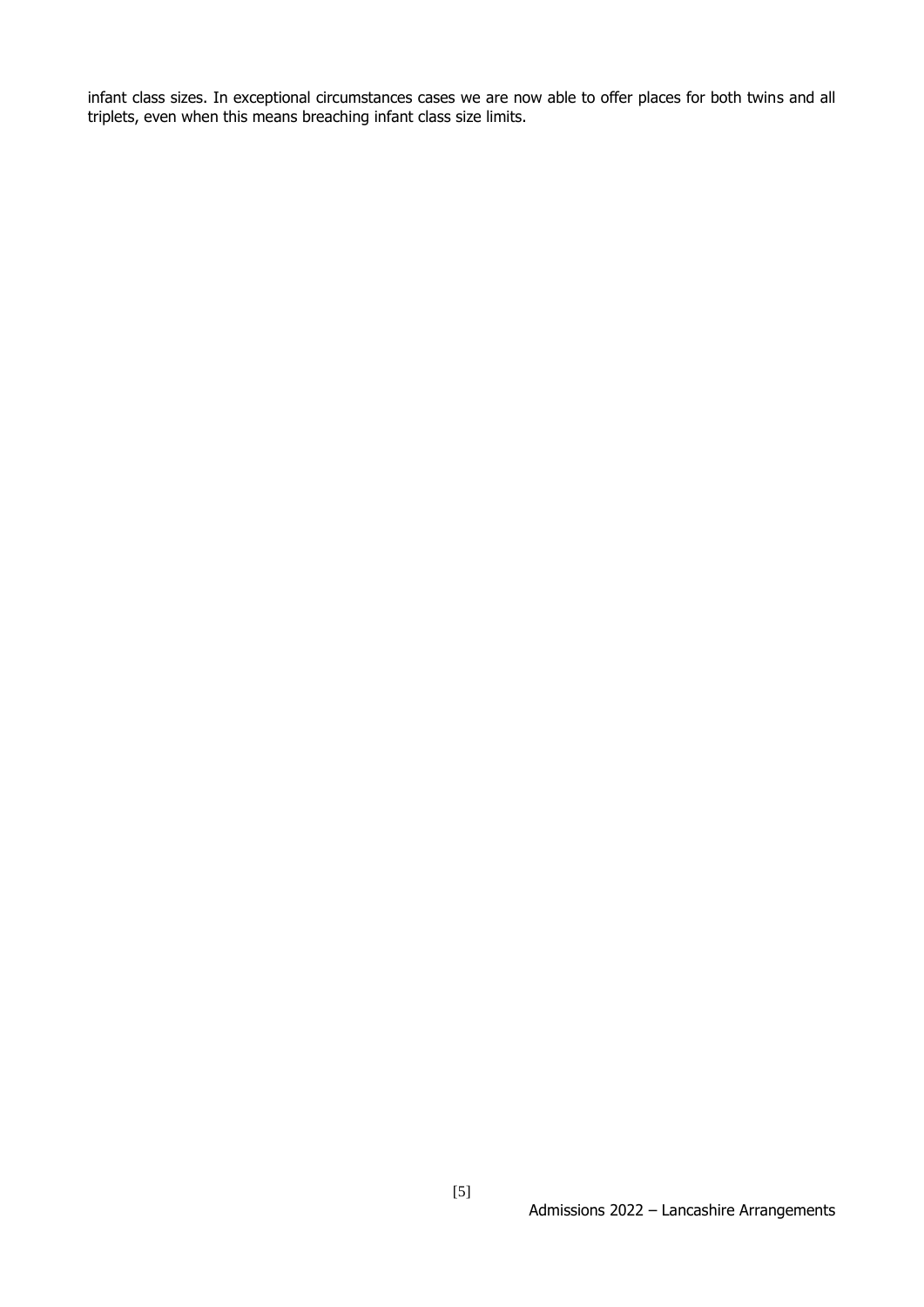## **Diocesan Supplementary Information Form Admission to primary school, 2022**

This form should only be completed if you are applying on faith grounds. For 2022 admission, church attendance will be calculated only for the period when churches were open for public worship.

# **St Lawrence Church of England Primary School**

# **Name of child**: **Surname . . . . . . . . . . . . . . . . . . . . .Christian names . . . . . . . . . . . . . . . . . . . . . . . .**  Date of birth  $\ldots \ldots \ldots \ldots \ldots$ **Name of parent/guardian** . . . . . . . . . . . . . . . . . . . . . . . . . . . . . . . . . . . . . . . . . . . . Address . . . . . . . . . . . . . . . . . . . . . . . . . . . . . . . . . . . . . . . . . . . . . . . . . . . . . . . . . . . . . . . . . . . . . . . . . . . . . . . . . . . . . . . . . . . . . . . . . . . . . . . . . . . . . . . . . . . . . . . . . . . . . . . . . . . . . . . . . . . . . . . . . . . . . . . . . . . . . . . . . . . . . . . . . . . . . . . . . . . . . . . . . . . . Post code . . . . . . . . . . . . . . . . . . . . . . . . . . . . . . . . . **Contact telephone number . . . . . . . . . . . . . . . . . . . . . . . . . . . . If you are applying to this school on faith grounds, please complete the following sections: Place of worship** one of parents / guardians regularly attends: Name of place of worship . . . . . . . . . . . . . . . . . . . . . . . . . . . . . . . . . . . . . . . . . . . . . . Address . . . . . . . . . . . . . . . . . . . . . . . . . . . . . . . . . . . . . . . . . . . . . . . . . . . . . . . . . . . . . . . . . . . . . . . . . . . . . . . . . . . . . . . . . . . . . . . . . . . . . . . . . . . . . . . . . . . . . . . . . . . . **Name of vicar / priest / minister / faith leader / church officer**: . . . . . . . . . . . . . . . . . . . . . . . . . . . . . . . . . . . . . . . . . . . . . . . . . . . . . . . . . . Address . . . . . . . . . . . . . . . . . . . . . . . . . . . . . . . . . . . . . . . . . . . . . . . . . . . . . . . . . . . . . . . . . . . . . . . . . . . . . . . . . . . . . . . . . . . . . . . . . . . . . . . . . . . . . . . . . . . . . . . . . . . . . . . . . . . . . . . . . . . . . . . . . . . . . . . . . . . . . . . . . . . . . . . . . . . . . . . . . . . . . . . . . . . . . Post code . . . . . . . . . . . . . . . . . . . . . . . . . . . . . Telephone . . . . . . . . . . . . . . . . . . .

**Your faith leader will be contacted in order to provide the information.** Return this form to the school before 15<sup>th</sup> January 2022.